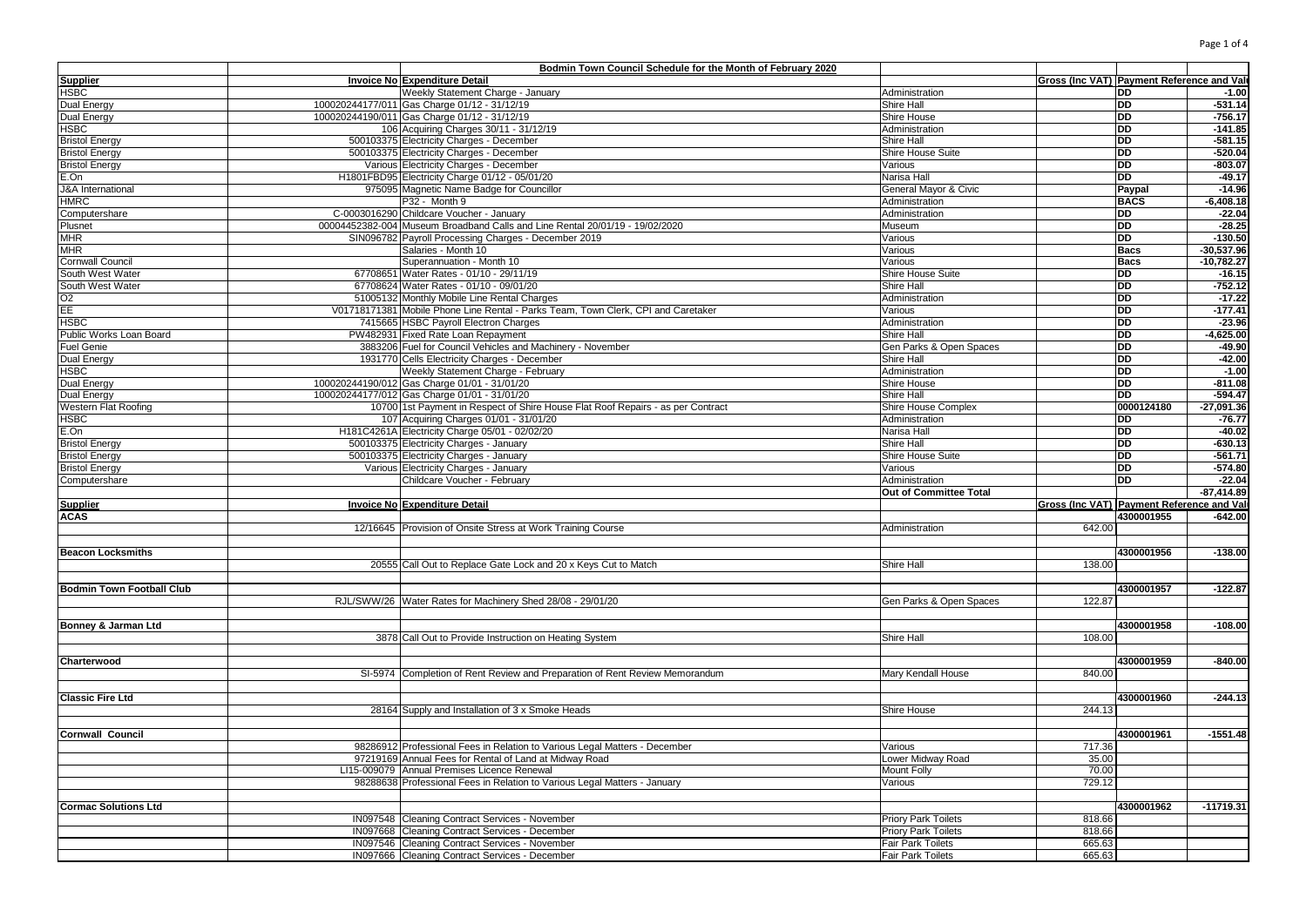|                                                | IN097547 Cleaning Contract Services - November                                       | <b>Higher Bore St Toilets</b><br>665.63 |            |            |
|------------------------------------------------|--------------------------------------------------------------------------------------|-----------------------------------------|------------|------------|
|                                                | IN097667 Cleaning Contract Services - December                                       | Higher Bore St Toilets<br>665.63        |            |            |
|                                                | IN097902 Cleaning Contract Services - January                                        | Priory Park Toilets                     | 818.66     |            |
|                                                | IN098146 Cleaning Contract Services - February                                       | <b>Priory Park Toilets</b><br>818.65    |            |            |
|                                                | IN097900 Cleaning Contract Services - January                                        | Fair Park Toilets<br>665.63             |            |            |
|                                                | IN098144 Cleaning Contract Services - February                                       | 665.63<br><b>Fair Park Toilets</b>      |            |            |
|                                                | IN097901 Cleaning Contract Services - January                                        | <b>Higher Bore St Toilets</b><br>665.63 |            |            |
|                                                | IN098145 Cleaning Contract Services - February                                       | Higher Bore St Toilets                  | 665.63     |            |
|                                                | IN098354 Cleaning Contract Services - March                                          | <b>Priory Park Toilets</b><br>818.65    |            |            |
|                                                |                                                                                      | 665.63                                  |            |            |
|                                                | IN098352 Cleaning Contract Services - March                                          | <b>Fair Park Toilets</b>                |            |            |
|                                                | IN098353 Cleaning Contract Services - March                                          | <b>Higher Bore St Toilets</b><br>665.63 |            |            |
|                                                | IN098718 Oil Filter Change and Handbrake Adjustment - Peugeot Van                    | Gen Com Parks & Open Spaces             | 105.85     |            |
|                                                | IN098717 Fitting of Tow Bar and Electrics - VW Van                                   | Gen Com Parks & Open Spaces<br>863.88   |            |            |
|                                                |                                                                                      |                                         |            |            |
| <b>Cornwall Training &amp; Consultancy Ltd</b> |                                                                                      |                                         | 4300001963 | $-468.00$  |
|                                                | 2255 6 x Places on Risk Assessment Training Course                                   | Gen Com Parks & Open Spaces             | 468.00     |            |
|                                                |                                                                                      |                                         |            |            |
| <b>Core Office Systems</b>                     |                                                                                      |                                         | 4300001964 | $-8193.78$ |
|                                                | 15494 27 x Tilt Top Tables and 3 x Matching Table Tops                               | Shire House Complex<br>8193.78          |            |            |
|                                                |                                                                                      |                                         |            |            |
| <b>Corserv Ltd</b>                             |                                                                                      |                                         | 4300001965 | $-494.46$  |
|                                                | IG000854 Fuel for Council Vehicles 25/11 - 28/12/19                                  | Gen Com Parks & Open Spaces             | 494.46     |            |
|                                                |                                                                                      |                                         |            |            |
| <b>Craigs Music Ltd</b>                        |                                                                                      |                                         | 4300001966 | $-129.00$  |
|                                                | 10 1x PA Speaker                                                                     | General Mayoral & Civic                 | 129.00     |            |
|                                                |                                                                                      |                                         |            |            |
|                                                |                                                                                      |                                         |            |            |
| <b>Davey Electrical Services Ltd</b>           |                                                                                      |                                         | 4300001967 | $-186.58$  |
|                                                | INv-2821 Supply and Fitting of Double Electrical Socket - Interactive Display        | Bodmin Town Museum                      | 186.58     |            |
|                                                |                                                                                      |                                         |            |            |
| <b>Drinkmaster Ltd</b>                         |                                                                                      |                                         | 4300001968 | $-77.96$   |
|                                                | OP/I106562 21 x Trays of Various Flavour Drinkpac Refills                            | Shire House Complex                     | 77.96      |            |
|                                                |                                                                                      |                                         |            |            |
| Duchy Cemetery's Ltd                           |                                                                                      |                                         | 4300001969 | $-385.00$  |
|                                                | 1910 Preparation of Grave for Burial                                                 | Gen Com Parks & Open Spaces<br>385.00   |            |            |
|                                                |                                                                                      |                                         |            |            |
| E.On - Unmetered supplies                      |                                                                                      |                                         | 4300001970 | $-94.70$   |
|                                                | H181B27FAD Street Lighting Electricity Charges 01/01 - 31/01/20                      | Priory Park                             | 94.70      |            |
|                                                |                                                                                      |                                         |            |            |
|                                                |                                                                                      |                                         |            |            |
| <b>Fenland Leisure Products Ltd</b>            |                                                                                      |                                         | 4300001971 | $-48.00$   |
|                                                | SIN034480 1 x Replacement Flat Swing Seat                                            | Berryfields (Play Area)                 | 48.00      |            |
|                                                |                                                                                      |                                         |            |            |
| <b>Roger Hancock</b>                           |                                                                                      |                                         | 4300001972 | $-362.34$  |
|                                                | 180220 Materials and Labour to Construct Case for Interactive Display                | 362.34<br><b>Bodmin Town Museum</b>     |            |            |
|                                                |                                                                                      |                                         |            |            |
| <b>Health and Safety Associates</b>            |                                                                                      |                                         | 4300001973 | $-283.50$  |
|                                                | 2008/01 Health & Safety Review for Welfare Units and Drying Cabinet                  | Gen Com Parks & Open Spaces<br>283.50   |            |            |
|                                                |                                                                                      |                                         |            |            |
| <b>HHGL Limited</b>                            |                                                                                      |                                         | 4300001974 | $-43.24$   |
|                                                | 50288267 1x Salt for De-Icing of Paths                                               | Gen Com Parks & Open Spaces             | 43.24      |            |
|                                                | 2 x Red Paint - War Memorial Flower Bed                                              | <b>Priory Park</b>                      |            |            |
|                                                | 1 x Brown Paint and 5 x Hinges - Bird Box Repairs                                    | Priory Park                             |            |            |
|                                                |                                                                                      |                                         |            |            |
| <b>HSBC Bank plc</b>                           |                                                                                      |                                         | 4300001975 | $-2176.95$ |
|                                                |                                                                                      | 2176.95                                 |            |            |
|                                                | AMC5005147/000518 Quarterly Discretionary Wealth Management Service and Platform Fee | Administration                          |            |            |
|                                                |                                                                                      |                                         |            |            |
| <b>Jewson Limited</b>                          |                                                                                      |                                         | 4300001976 | $-15.15$   |
|                                                | 3630/00137670 1 x Drill Bit and 1 x Bag of Postcrete - Fence Repair                  | Priory Car Park                         | 9.22       |            |
|                                                | 3630/00137686 1 x Bag of Postcrete - Fence Repair                                    | Priory Car Park                         | 5.93       |            |
|                                                |                                                                                      |                                         |            |            |
| <b>KBM Fire Safety Services</b>                |                                                                                      |                                         | 4300001977 | $-120.00$  |
|                                                | NH/BTC-RA001R Fire Risk Assessment Report for Narisa Hall                            | Administration                          | 120.00     |            |
|                                                |                                                                                      |                                         |            |            |
| <b>Kernow Training Ltd</b>                     |                                                                                      |                                         | 4300001978 | $-780.00$  |
|                                                | KTL003328 3 x Places on Safe Use Pedestrian and Ride on Mower Training Course        | Gen Com Parks & Open Spaces             | 780.00     |            |
|                                                |                                                                                      |                                         |            |            |
| <b>Kestrel Guards</b>                          |                                                                                      |                                         | 4300001979 | $-460.05$  |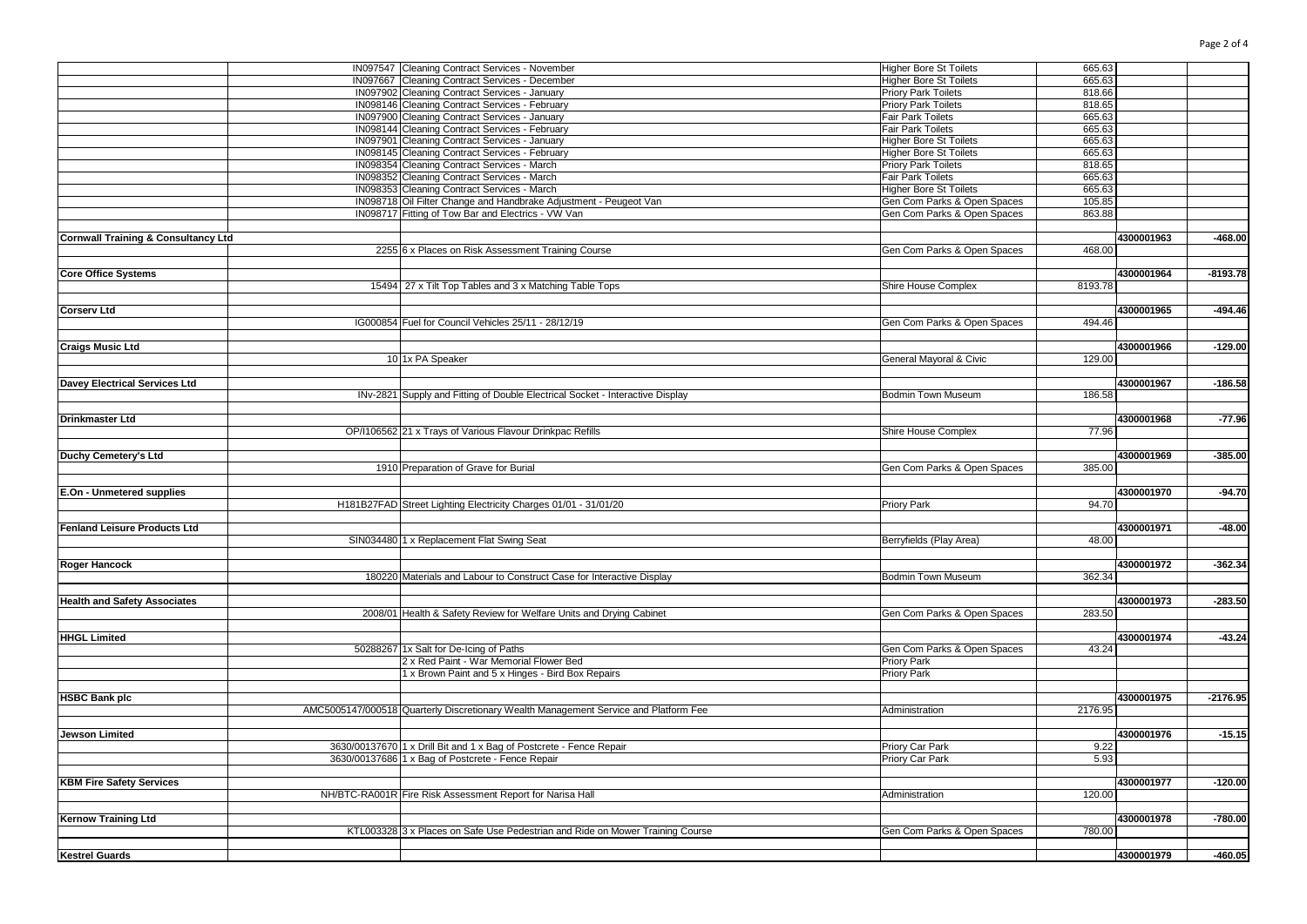|                                        | 292825 Guard Patrols 10 & 11/02/20                                                    | Narisa Hall                      | 14.40   |            |            |
|----------------------------------------|---------------------------------------------------------------------------------------|----------------------------------|---------|------------|------------|
|                                        | 292869 Guard Cover for Room Booking - Bingo 10/01/20                                  | Shire House Complex              | 56.40   |            |            |
|                                        | 293352 Guard Patrols 17 & 18/01/20                                                    | Narisa Hall                      | 14.40   |            |            |
|                                        |                                                                                       |                                  |         |            |            |
|                                        | 293364 Guard Cover for Room Booking - Bingo 17/01/20                                  | Shire House Complex              | 63.45   |            |            |
|                                        | 293476 Guard Cover for Room Booking - Bingo 24/01/20                                  | Shire House Complex              | 63.45   |            |            |
|                                        | 293492 Guard Patrols 24 & 25/01/20                                                    | Narisa Hall                      | 14.40   |            |            |
|                                        | 293815 Guard Patrols 30/01 & 01/02/20                                                 | Narisa Hall                      | 14.40   |            |            |
|                                        | 293797 Guard Cover for Room Booking - Bingo 31/01/20                                  | Shire House Complex              | 63.45   |            |            |
|                                        |                                                                                       |                                  |         |            |            |
|                                        | 294087 Guard Patrols 06 & 07/02/20                                                    | Narisa Hall                      | 14.40   |            |            |
|                                        | 294131 Guard Cover for Room Booking - Bingo 07/02/20                                  | Shire House Complex              | 63.45   |            |            |
|                                        | 294450 Guard Cover for Room Booking - Bingo 14/02/20                                  | Shire House Complex              | 63.45   |            |            |
|                                        | 294438 Guard Patrols 13 & 14/02/20                                                    | Narisa Hall                      | 14.40   |            |            |
|                                        |                                                                                       |                                  |         |            |            |
|                                        |                                                                                       |                                  |         |            |            |
| <b>Mason Kings</b>                     |                                                                                       |                                  |         | 4300001980 | $-157.80$  |
|                                        | 437040 1 x Socket Set and 1 x Stihl Saw Guard and Blade                               | Gen Com Parks & Open Spaces      | 157.80  |            |            |
|                                        |                                                                                       |                                  |         |            |            |
| <b>Microtest</b>                       |                                                                                       |                                  |         | 4300001981 | $-7134.76$ |
|                                        |                                                                                       |                                  |         |            |            |
|                                        | 96681 Various IT and Electrical Works to Relocate BIC Desk to Foyer                   | Shire Hall                       | 4870.72 |            |            |
|                                        | 96612 Supply and Installation of BIC Desk Induction Hearing Loop                      | Shire Hall                       | 89.70   |            |            |
|                                        | 96624 18 x Voice Cloud Licences 18/01 - 17/02/20                                      | Administration                   | 214.92  |            |            |
|                                        | 96626 Office Phone Line and Broadband Charges 07/01 - 06/02/20                        | Administration                   | 57.59   |            |            |
|                                        |                                                                                       |                                  |         |            |            |
|                                        | 96719 Supply and Installation of 2 x Wi-Fi Access Points - BIC Desk and Court 2       | Shire Hall                       | 1362.92 |            |            |
|                                        | 96756 18 x Voice Cloud Licences 18/02 - 17/03/20                                      | Administration                   | 214.92  |            |            |
|                                        | 96758 Office Phone Line and Broadband Charges 07/02 - 06/03/20                        | Administration                   | 57.59   |            |            |
|                                        | 96812 3 x Monitor Privacy Screens                                                     | <b>Bodmin Information Centre</b> | 266.40  |            |            |
|                                        |                                                                                       |                                  |         |            |            |
|                                        |                                                                                       |                                  |         |            |            |
| <b>Mole Valley Farmers</b>             |                                                                                       |                                  |         | 4300001982 | $-46.80$   |
|                                        | IN200126184 20 x Tree Stakes                                                          | <b>Priory Meadow</b>             | 46.80   |            |            |
|                                        |                                                                                       |                                  |         |            |            |
| <b>Officesmart</b>                     |                                                                                       |                                  |         | 4300001983 | $-423.71$  |
|                                        |                                                                                       |                                  |         |            |            |
|                                        | 79119 1 x Large First Aid Kit                                                         | <b>Shire Hall</b>                | 90.11   |            |            |
|                                        | 79118 3 x Refill First Aid Kits - Machinery Shed and 1 x Small First Aid Kit - VW Van | Gen Com Parks & Open Spaces      | 99.48   |            |            |
|                                        | 79275 1 x Fleece and 1 x Cardigan with BTC Logo                                       | <b>Bodmin Information Centre</b> | 33.72   |            |            |
|                                        | 79225 1 x Pair of Work Trousers                                                       | Gen Com Parks & Open Spaces      | 27.66   |            |            |
|                                        | 79551 Various Stationery                                                              |                                  |         |            |            |
|                                        |                                                                                       | Administration                   | 121.31  |            |            |
|                                        | 79789 1 x Pair of High Vis Waterproof Trousers                                        | Gen Com Parks & Open Spaces      | 28.31   |            |            |
|                                        | 80221 3 x Pairs of High Vis Waterproof Trousers                                       | Gen Com Parks & Open Spaces      | 84.92   |            |            |
|                                        |                                                                                       |                                  |         |            |            |
| <b>Nationwide Platforms Ltd</b>        |                                                                                       |                                  |         | 4300001984 | $-459.50$  |
|                                        |                                                                                       |                                  |         |            |            |
|                                        | 122032749 Hire of 16m Articulating Boom Jib 02/01 - 06/01/20                          | Christmas Lighting               | 459.50  |            |            |
|                                        |                                                                                       |                                  |         |            |            |
| <b>Preservation Equipment Ltd</b>      |                                                                                       |                                  |         | 4300001985 | $-22.08$   |
|                                        | 4039820 30 x Insect Traps and 1 x Pack of Adhesive Pellets                            | <b>Bodmin Town Museum</b>        | 22.08   |            |            |
|                                        |                                                                                       |                                  |         |            |            |
|                                        |                                                                                       |                                  |         |            |            |
| Speedy Asset Services Ltd (Prolift)    |                                                                                       |                                  |         | 4300001986 | $-312.00$  |
|                                        | 7.11502E+11 3 x Places on Platform Operating Course                                   | Gen Com Parks & Open Spaces      | 312.00  |            |            |
|                                        |                                                                                       |                                  |         |            |            |
| <b>Ms C Randall</b>                    |                                                                                       |                                  |         | 4300001987 | $-1000.00$ |
|                                        |                                                                                       |                                  |         |            |            |
|                                        | BTC/0220/01 5 x Days Project Preparation for Bodmin Neighbourhood Plan                | Administration                   | 1000.00 |            |            |
|                                        |                                                                                       |                                  |         |            |            |
| <b>Reed Specialist Recruitment Ltd</b> |                                                                                       |                                  |         | 4300001988 | $-1453.24$ |
|                                        | 235229324 Hire of Agency Project Assistant Week Ending 10/01/20                       | Gen Com Parks & Open Spaces      | 363.31  |            |            |
|                                        |                                                                                       |                                  | 363.31  |            |            |
|                                        | 235233001 Hire of Agency Project Assistant Week Ending 17/01/20                       | Gen Com Parks & Open Spaces      |         |            |            |
|                                        | 235261114 Hire of Agency Project Assistant Week Ending 24/01/20                       | Gen Com Parks & Open Spaces      | 363.31  |            |            |
|                                        | 235280796 Hire of Agency Project Assistant Week Ending 31/01/20                       | Gen Com Parks & Open Spaces      | 363.31  |            |            |
|                                        |                                                                                       |                                  |         |            |            |
| <b>Rokk Media Ltd</b>                  |                                                                                       |                                  |         | 4300001989 | $-840.00$  |
|                                        |                                                                                       |                                  |         |            |            |
|                                        | INV-10536 12 Months Hosting Fees for Bodminlive.com and bodmin.gov.uk Websites        | Administration                   | 840.00  |            |            |
|                                        |                                                                                       |                                  |         |            |            |
| <b>RTP Surveyors Ltd</b>               |                                                                                       |                                  |         | 4300001990 | $-811.08$  |
|                                        | INV022127 Flat Roof Repairs CDM Works                                                 | Shire House Complex              | 811.08  |            |            |
|                                        |                                                                                       |                                  |         |            |            |
|                                        |                                                                                       |                                  |         |            |            |
| <b>Safesite Ltd</b>                    |                                                                                       |                                  |         | 4300001991 | $-1264.80$ |
|                                        | 37817 Re-Certification of Roof Safety System and Training for 4 x Staff               | Shire Hall                       | 1264.80 |            |            |
|                                        |                                                                                       |                                  |         |            |            |
|                                        |                                                                                       |                                  |         | 4300001992 | $-64.58$   |
| <b>Scafftag</b>                        |                                                                                       |                                  |         |            |            |